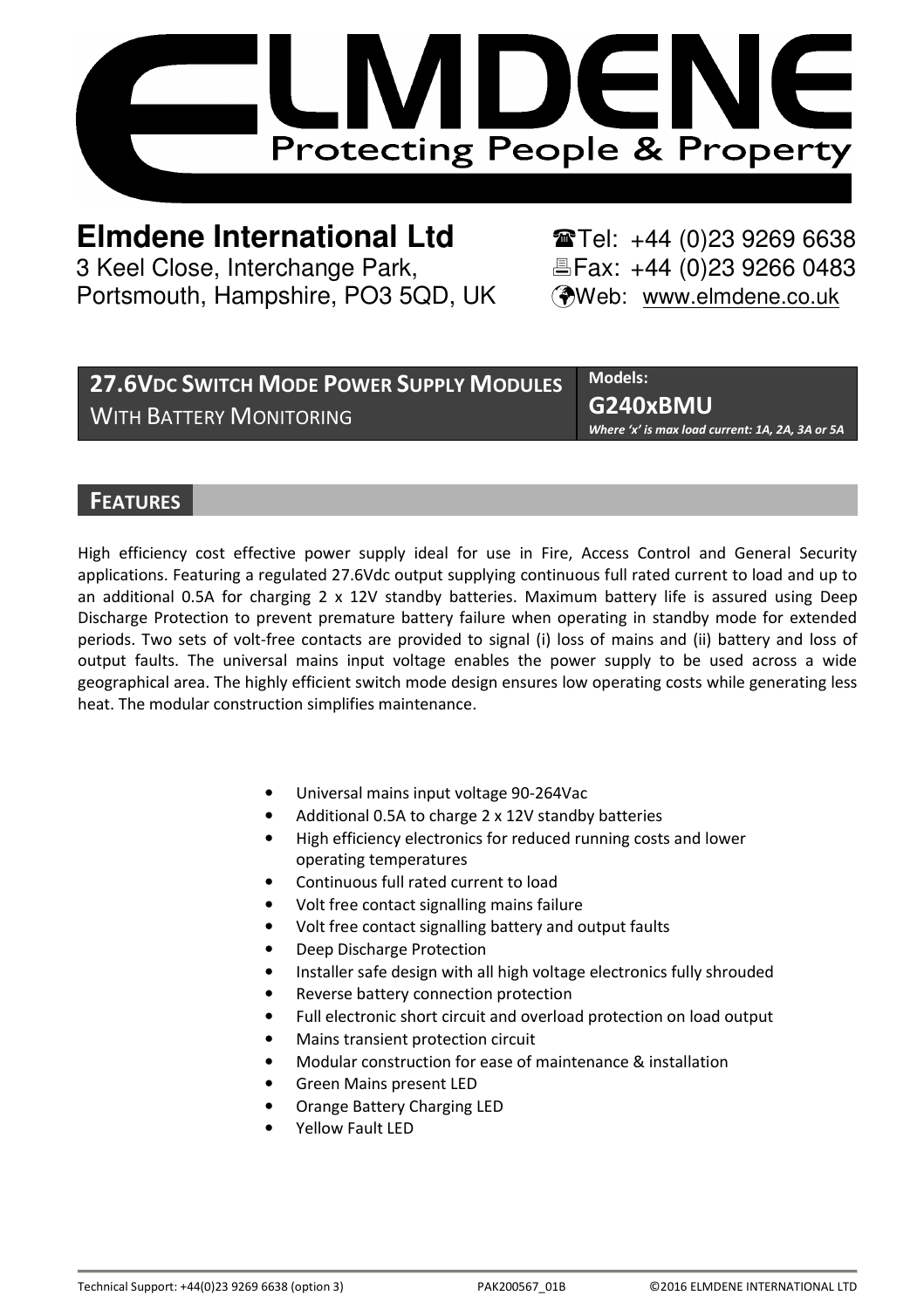

# **SPECIFICATION**

#### Input Specification

| Voltage (rated)             | 100-240Vac                                                  |  |  |
|-----------------------------|-------------------------------------------------------------|--|--|
| Voltage (operating)         | 90-264Vac                                                   |  |  |
| Frequency                   | 50-60Hz                                                     |  |  |
| Max Current                 | See Model Specification Table                               |  |  |
| Mains Input Fuse            | See Model Specification Table                               |  |  |
| Max standby Power           | 0.8W (no load and no battery connected)                     |  |  |
| <b>Output Specification</b> |                                                             |  |  |
| Voltage                     | 27.0 – 28.0Vdc (27.6vdc nominal) on mains power             |  |  |
|                             | 21.0 - 24.7Vdc on battery standby                           |  |  |
| Max load current            | See Model Specification Table                               |  |  |
| Ripple                      | 100 mV pk-pk max                                            |  |  |
| Load output Fuse            | See Model Specification Table below                         |  |  |
| Overload                    | Electronic shutdown until overload or short circuit removed |  |  |
|                             | (under mains power only)                                    |  |  |

### Local Indicators

| <b>MAINS LED</b> | <b>FAULT LED</b> | <b>Charge LED</b> | <b>Status</b>                                   |
|------------------|------------------|-------------------|-------------------------------------------------|
| (Green)          | (Yellow)         | (Orange)          |                                                 |
| ON               | <b>OFF</b>       | OFF               | NORMAL - Battery fully charged                  |
| <b>ON</b>        | <b>OFF</b>       | ON                | NORMAL - Battery charging                       |
| <b>ON</b>        | 1s ON, 1s OFF    | ON or OFF         | <b>FAULT</b> - See signalling outputs           |
| <b>OFF</b>       | 0.1s ON, 3s OFF  | <b>OFF</b>        | FAULT - Mains Loss; PSU operating under standby |
|                  |                  |                   | battery                                         |
| OFF              | OFF              | OFF               | FAULT - No Output, Mains and Battery Loss       |

### Standby Batteries

| <b>Battery Type</b>                        | 2 x 12V Valve Regulated Lead Acid |
|--------------------------------------------|-----------------------------------|
| <b>Battery Charging Fuse</b><br>protection | See Model Specification Table     |
| Battery Re-Charge Time                     | < 24hr (to 80% of 8Ah capacity)   |

## Signalling Outputs

| <b>GEN Fault (general)</b> | $0.1$ A @ 60 VDC N/O volt-free contact.                              |  |  |
|----------------------------|----------------------------------------------------------------------|--|--|
|                            | Open when battery disconnected, output fuse fail, battery fuse fail, |  |  |
|                            | output short circuit or low output voltage.                          |  |  |
| EPS Fault (mains)          | $0.1$ A @ 60 VDC N/O volt-free contact.                              |  |  |
|                            | Open when loss of mains for more than 8s                             |  |  |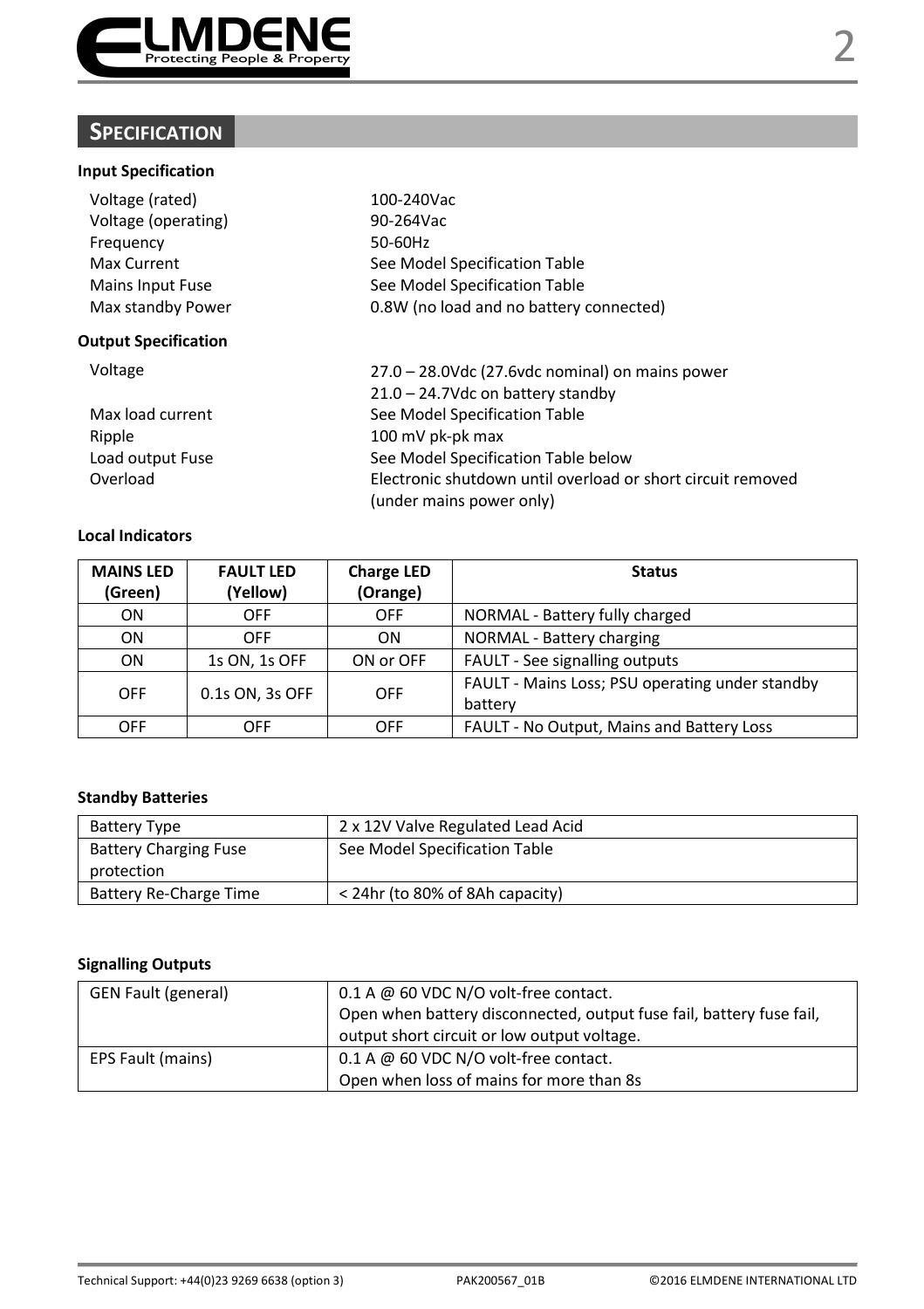

#### Mechanical

| Model                                                             | G2401BMU / G2402BMU                                      | G2403BMU / G2405BMU |  |
|-------------------------------------------------------------------|----------------------------------------------------------|---------------------|--|
| <b>Module Dimensions</b><br>$w \times h \times d$ (mm / external) | $152 \times 106 \times 52$<br>$157 \times 143 \times 55$ |                     |  |
| <b>Recommended Batteries</b>                                      | 2 x 12V NP7 or NP17                                      |                     |  |
|                                                                   | G2401BMU / G2402BMU                                      | G2403NU / G2405NU   |  |
| Weight (excluding batteries)                                      | 280g                                                     | 650g                |  |

#### Environmental

| Temperature | -10 to +40°C (operating) 95% RH non-condensing |
|-------------|------------------------------------------------|
|             | $-20$ to $+80^{\circ}$ C (storage)             |

#### **Connections**

| $+O/P$           | +ve voltage O/P to load equipment               |
|------------------|-------------------------------------------------|
| $-O/P$           | -ve voltage O/P to load equipment               |
| $+BATT$          | Red lead to standby battery 1                   |
| -BATT            | Black lead to standby battery 2                 |
| <b>GEN FAULT</b> | Volt-free contacts for general faults           |
| <b>EPS FAULT</b> | Volt-free contacts for loss of mains indication |

### **OPERATION**

This unit is intended for use by Service Personnel only - There are NO USER SERVICEABLE parts inside. The Green Mains LED will be illuminated whilst the mains supply is present. In the event of a fault condition, the Yellow Fault LED will be illuminated. The Orange Battery Charging LED will be illuminated when the battery is not fully charged and is charging normally. When the battery is fully charged it will be extinguished.

### INSTALLATION AND SET-UP

This unit is only suitable for installation as permanently connected equipment. The PSU is NOT SUITABLE for external installation. EQUIPMENT MUST BE EARTHED. Before installation, ensure that external disconnect device is OFF. The PSU should be installed according to all relevant safety regulations applicable to the application.

#### Module Enclosure & Mounting

This power supply module has high voltage present and is for use by Service Personnel only. This power supply module MUST be securely mounted within a robust enclosure having suitable means to prevent unintentional access to the module. Suitable notices must be affixed to the outside of the enclosure to warn of high voltages present internally.

#### Mounting

1) Mount securely in correct orientation allowing minimum clearance of 20mm all round – see diagrams below.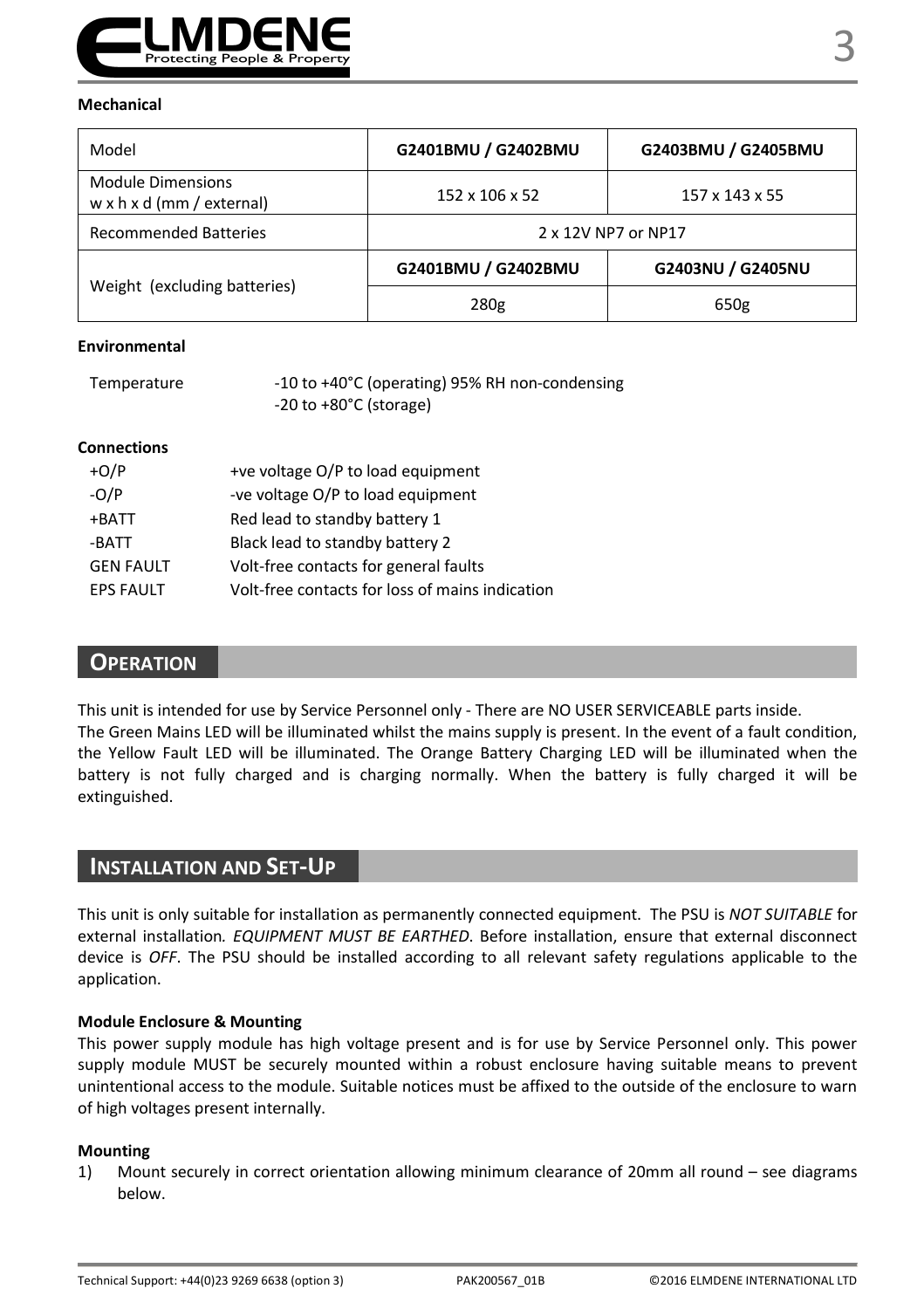



G2401BMU &G2402BMU G2403BMU & G2405BMU

4

## INSTALLATION AND SET-UP CONTINUED

#### Mains Power Up

- 3) Attach correctly rated mains cable (minimum 0.5mm<sup>2</sup> [3A], 300/500Vac) and secure in enclosure using cable ties.
- 4) Apply mains power. Check for 27.6Vdc on load outputs. Check Green Mains LED is on.
- 5) Disconnect mains power.

#### Load Output

- 6) Attach correctly rated load cable and secure in enclosure using cable ties. Note polarity.
- 7) Apply mains power. Check green Mains LED is on.
- 8) NOTE: Yellow Fault LED may flash to indicate no battery has been connected; this is normal.
- 9) Verify load is operating correctly.
- 10) Disconnect mains power.

#### Signalling Outputs

11) Connect EPS and GEN fault outputs to appropriate inputs of control equipment.

#### Standby Battery

- 12) Connect battery to terminal block using minimum  $32/0.2$  (1.0mm<sup>2</sup> CSA) stranded wire. NOTE: ensure correct polarity of battery connections. Maximum recommended total battery lead length = 500mm
- 13) Apply mains power. Check Green Mains LED is ON. Check Orange Charging LED is ON.
- 14) Check there is no fault indication on Yellow LED.
- 15) Disconnect mains power. Check that the batteries continue to supply voltage and current to the load. Check Green Mains LED is OFF and the control panel displays a Loss of Mains (EPS) fault NOTE: Batteries must have sufficient charge to supply the load
- 16) Reconnect mains power. Green LED should be on.
- 17) Remove Load fuse. Check Yellow Fault LED is ON and control panel shows General PSU fault.
- 18) Replace Load fuse. Check Yellow Fault LED is OFF and General PSU fault has cleared at control panel.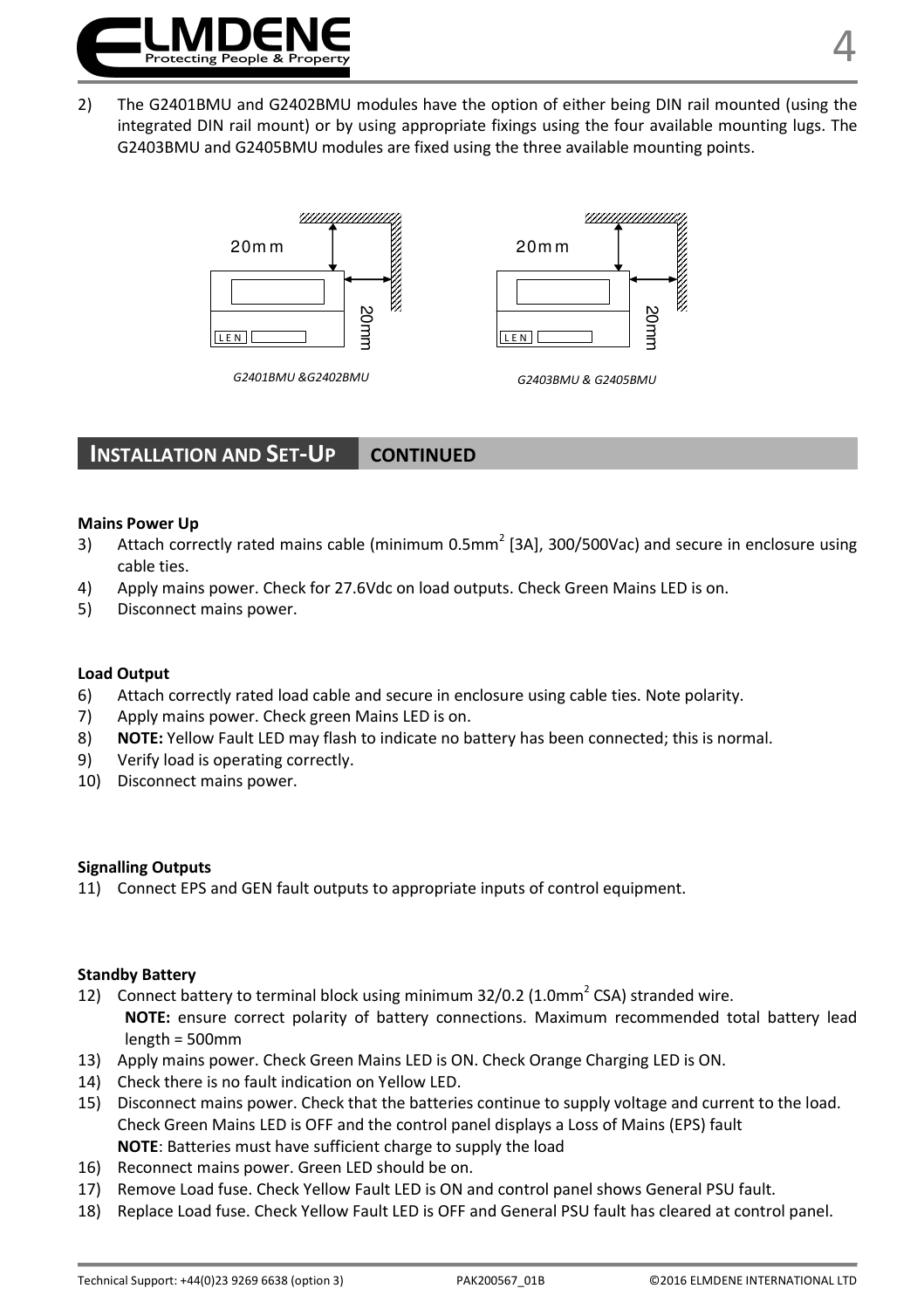

#### Module Dimensions



G2401BMU & G2402BMU



Fixing Holes Ø3.3mm Recommended fixing screw M3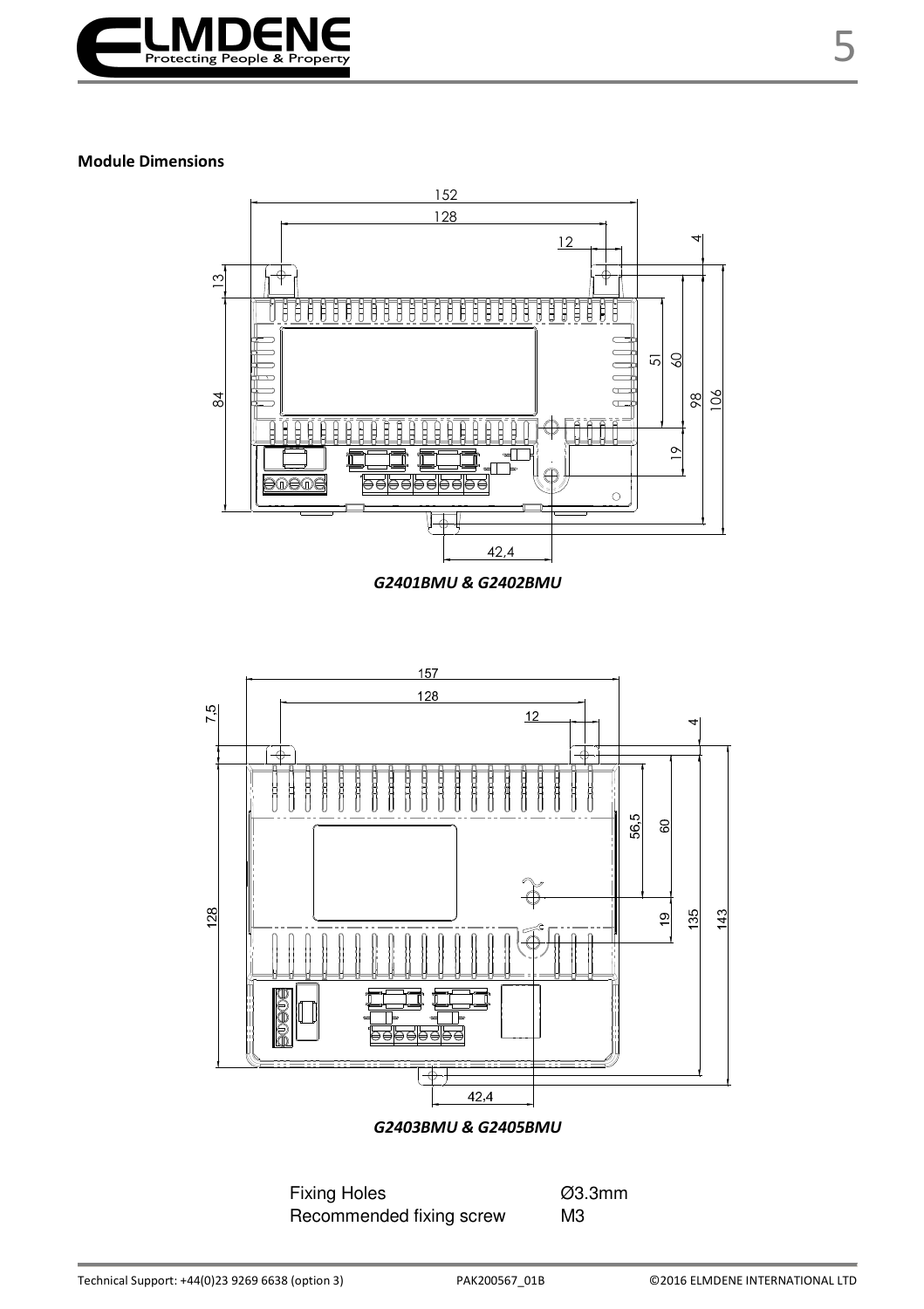

| <b>Model Specification Table</b>   | G2401BMU           | G2402BMU           | G2403BMU | G2405BMU |
|------------------------------------|--------------------|--------------------|----------|----------|
| <b>Output Current</b>              | 1A                 | 2A                 | 3A       | 5A       |
| Max Mains Input Current (at 90Vac) | 1.0A               | 1.3A               | 1.4A     | 2.0A     |
| F1 - Mains Input Fuse (20mm HRC)   | T <sub>2.0</sub> A | T <sub>2.0</sub> A | T3.15A   | T3.15A   |
| F2 - Output Fuse (20mm)            | F1.0A              | F <sub>2.0</sub> A | F3.15A   | F5.0A    |
| F3 - Battery Fuse (20mm)           | F1.0A              | F <sub>2.0</sub> A | F3.15A   | F5.0A    |

## **MAINTENANCE**

There is no regular maintenance required of the PSU other than periodic testing and replacement of the standby batteries. Reference should be made to the battery manufacturer's documentation to determine typical/expected battery life with a view to periodic replacement of the battery.

If the output of the PSU fails the cause of the failure should be investigated e.g. short circuit load. The fault should be rectified before restoring power to the PSU. The fuses may need to be replaced. Ensure the correct fuse rating and type is used.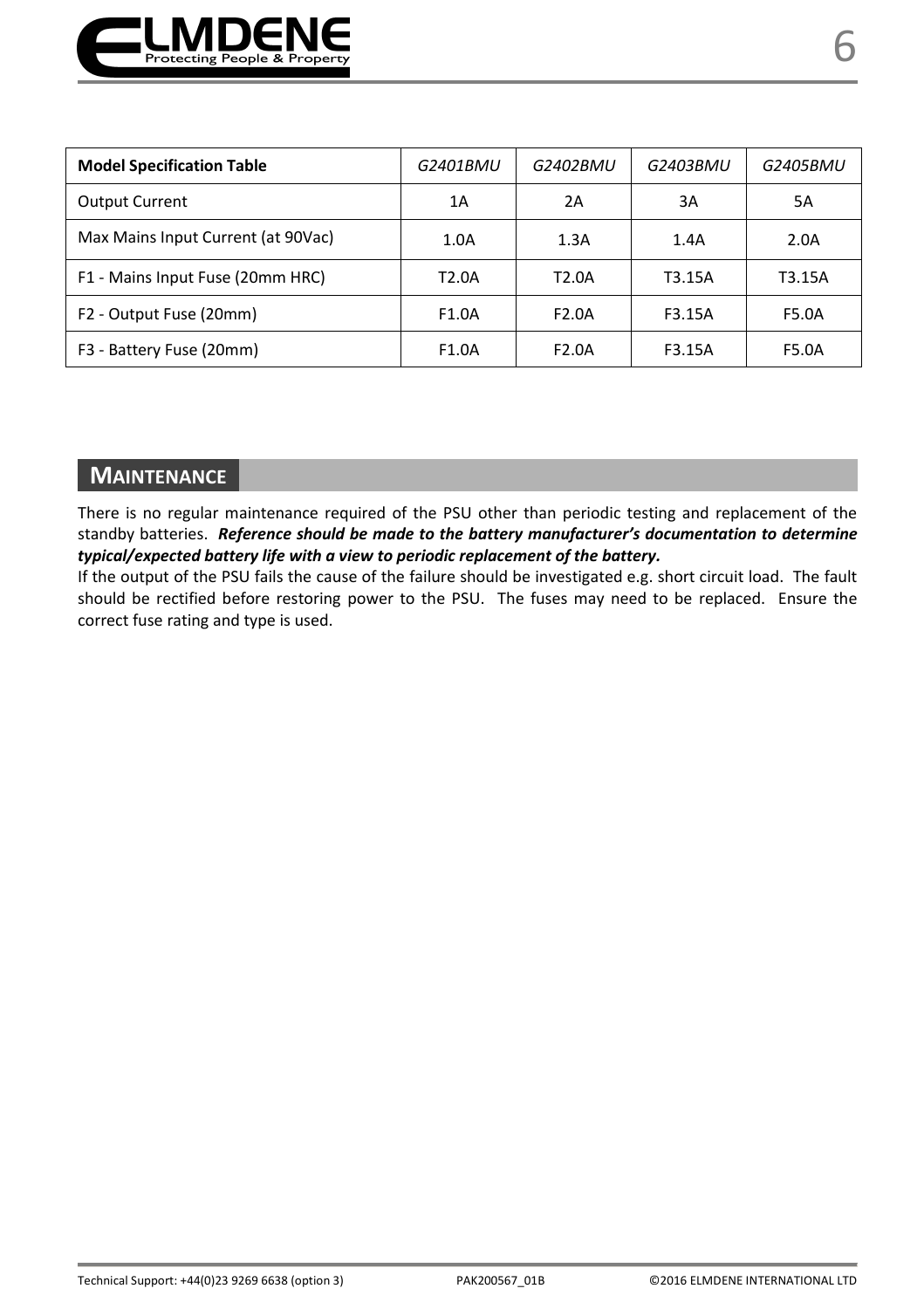

This page has been intentionally left blank